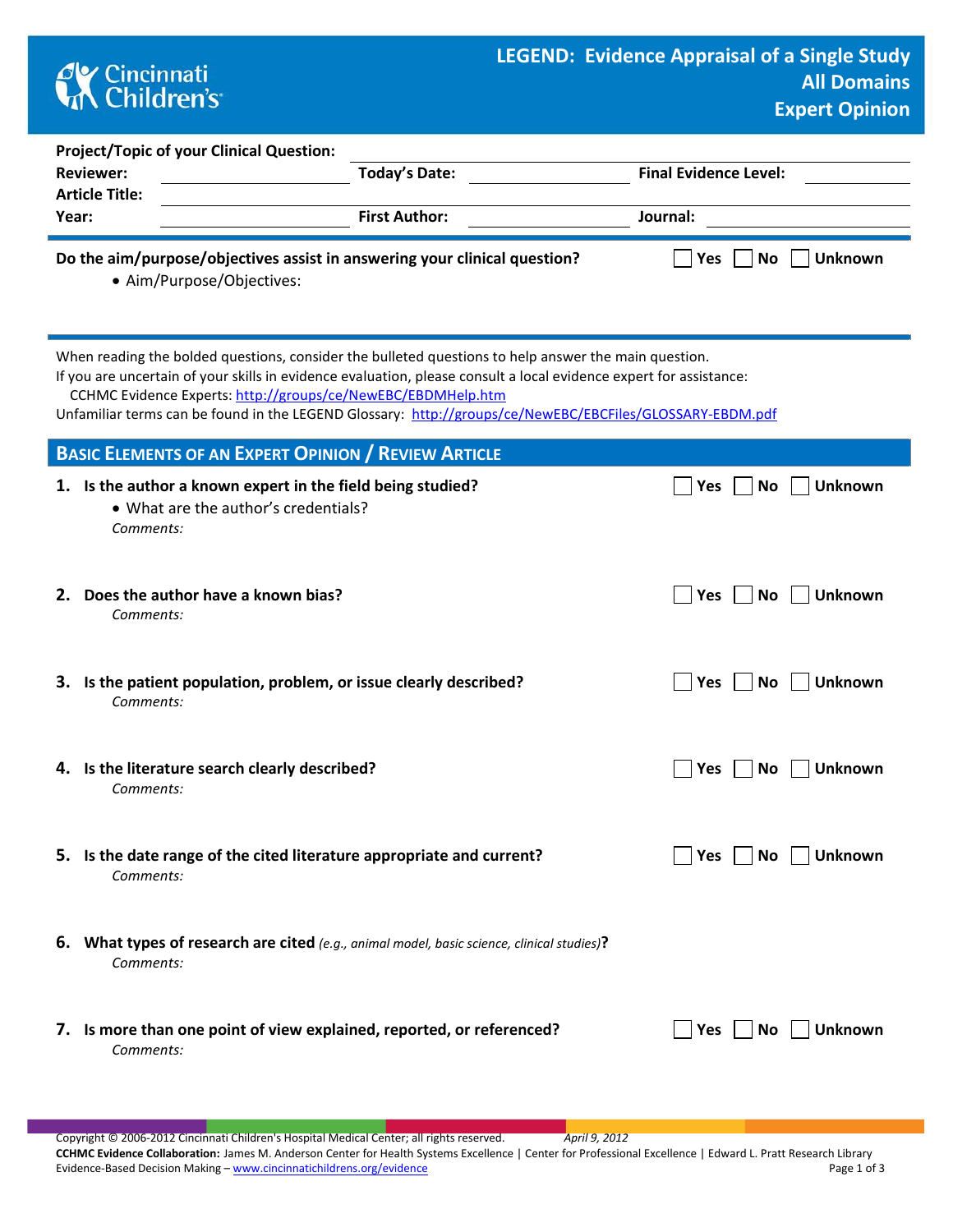|    | <b>C</b> K Cincinnati<br><b>Children's</b>                                                                                         | <b>LEGEND: Evidence Appraisal of a Single Study</b><br><b>All Domains</b><br><b>Expert Opinion</b> |
|----|------------------------------------------------------------------------------------------------------------------------------------|----------------------------------------------------------------------------------------------------|
| 8. | Were any conclusions clearly presented in the article?<br>• If applicable, were any adverse events clearly described?<br>Comments: | <b>Unknown</b><br><b>Yes</b><br>No.                                                                |
| 9. | Was there freedom from conflict of interest?<br>• Sponsor/Funding Agency or Authors<br>Comments:                                   | Yes<br>Unknown<br>No.                                                                              |

| <b>APPLICABILITY: CAN I APPLY THIS EXPERT OPINION / GENERAL REVIEW INFORMATION?</b>                                                                                                                                                                                                                                       |                              |  |  |  |
|---------------------------------------------------------------------------------------------------------------------------------------------------------------------------------------------------------------------------------------------------------------------------------------------------------------------------|------------------------------|--|--|--|
| 10. Can the results be applied to my population of interest?<br>• Is the setting described in the article applicable to my population of interest?<br>• Do the patient outcomes apply to my population or question of interest?<br>• Were the patients in this article similar to my population of interest?<br>Comments: | Yes<br>Unknown<br>No.        |  |  |  |
| 11. Are my patient's and family's values and preferences satisfied by the knowledge<br>gained from this article (such as outcomes considered)?<br>Comments:                                                                                                                                                               | <b>Unknown</b><br>Yes<br>No. |  |  |  |
| 12. Would you include this article in development of a care recommendation?<br>Comments:                                                                                                                                                                                                                                  | Unknown<br>Yes<br>No.        |  |  |  |

**ADDITIONAL COMMENTS OR CONCLUSIONS ("TAKE-HOME POINTS"):**